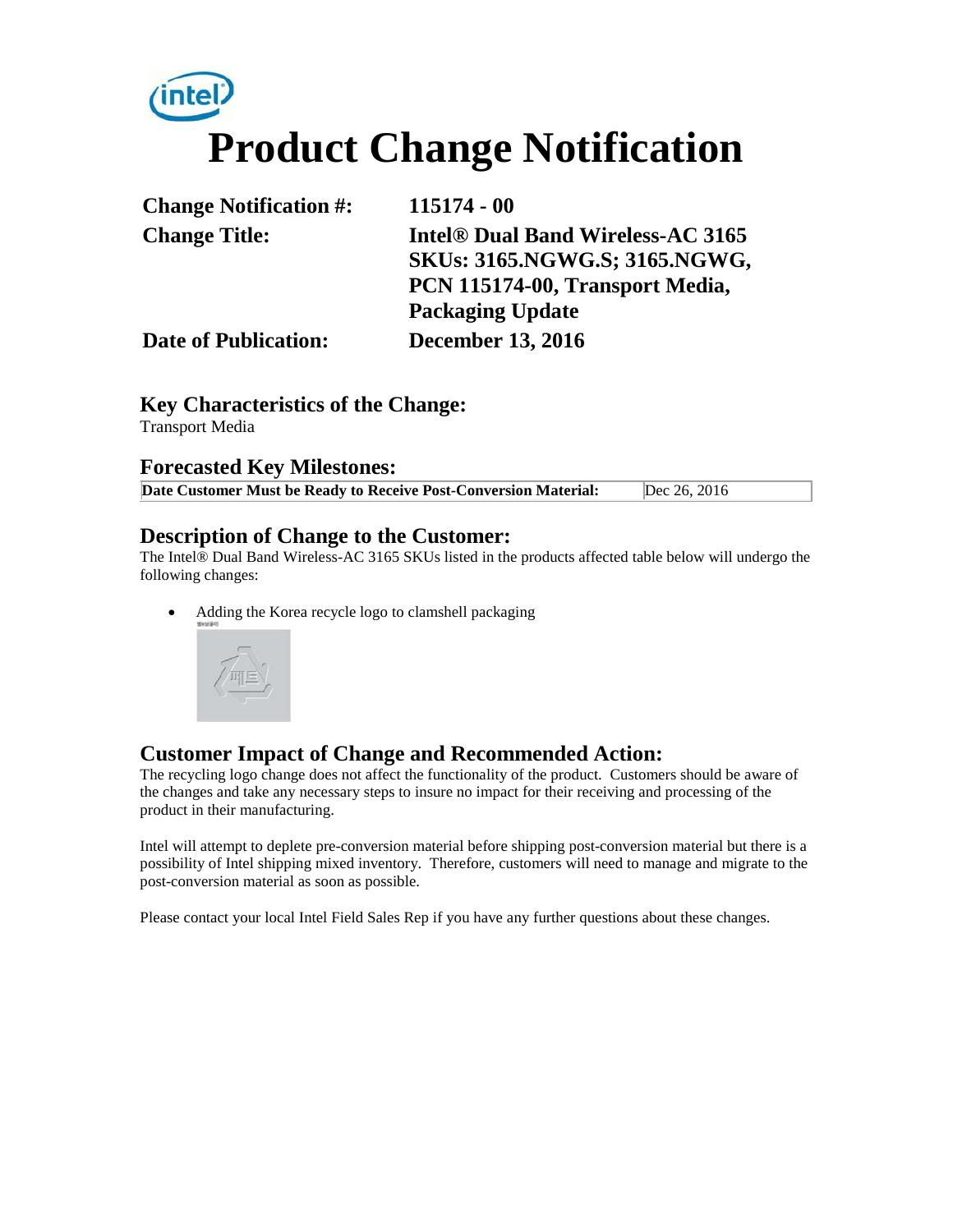## **Products Affected / Intel Ordering Codes:**

| <b>Product Code</b> | MMH      | TA         |
|---------------------|----------|------------|
| $13165$ .NGWG       | 940106   | H71304-006 |
| $\vert$ 3165.NGWG.S | . 940107 | H72060-004 |

## **PCN Revision History:**

| <b>Date of Revision:</b> | <b>Revision Number:</b> | Reason:                  |
|--------------------------|-------------------------|--------------------------|
| December $13, 2016$      | 00                      | Originally Published PCN |